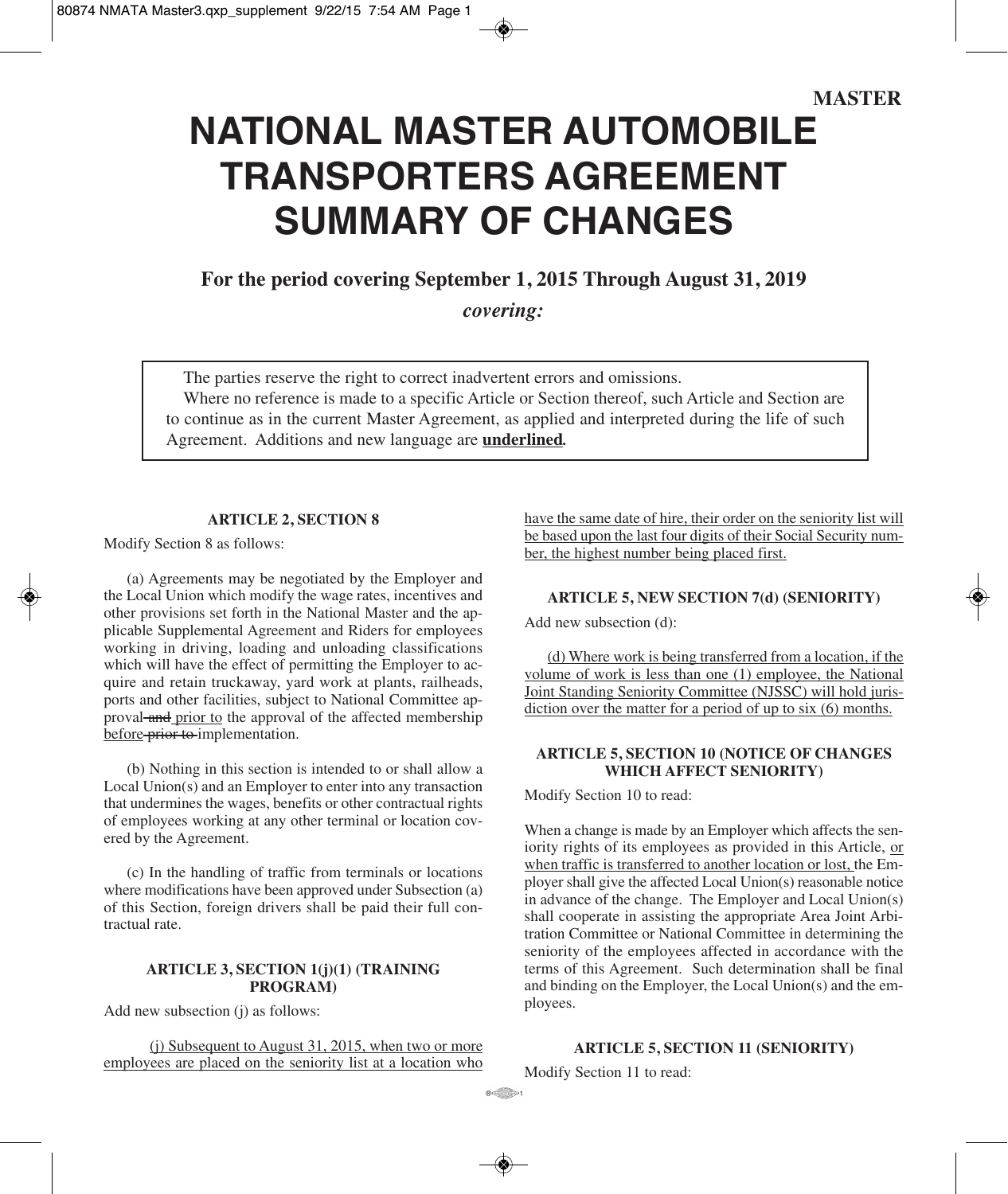(a) The Employer shall not require employees who exercise rights under Article 5, Section 4, 5, 7, and 8 transfers, except for transfers pursuant to Section 7 (a) (3) new terminal and additional help rights under any Supplement, to purchase any equipment as a condition of continued employment.

(b) The Employer shall file with the Standing Seniority Committee a request for staffing at any terminal, operating point or other facility at which the Employer has no existing facility and is assigned off rail traffic after June 1, 1999 and retains such traffic for six (6) months.

(c) If an Employer secures new traffic (not currently handled by any signatory Employer) from a port, plant, railroad, auction yard, or other location that is not staffed by that Employer, and that traffic can be handled in a manner that will substantially reduce empty miles for existing employees at other locations, then such Employer may file with the National Automobile Transporters Joint Arbitration Committee to be excused from the provisions of Article 5, Section 11 (b). The decision of the Committee shall be final and binding, with no further recourse in any forum. If the Committee deadlocks on the matter, then the request for relief shall be treated as a rejection of the Employer's request for relief.

#### **ARTICLE 5, SECTION 13 (SENIORITY)**

Modify Section 13 as follows:

In the event an Employer is hiring at a location, active employees with one year or more of seniority with-of the Employer will be permitted to transfer to the hiring location and keep his/her company seniority but will be endtailed on the seniority list after additional help opportunities are exhausted. The Employer will post a notice in all terminals with the name and location that is hiring. Any qualified employee desiring to transfer under this provision must notify the destination employer representative within seven (7) days of the posting of the notice. The Employer must implement within thirty (30) days of initial posting. If not implemented within thirty (30) days, the posting will be null and void. Any future openings will be subject to a reposting and rebid. No employee shall be required to relinquish seniority at their home domicile until he/she is put to work at the new location. An employee may not utilize this provision more than one (1) time per calendar year. This provision shall not be cause for any monetary claims.

## **AUGUST 25, 2015 LETTER OF UNDERSTANDING RE: MODIFIED WORK UNDER THE PROVISIONS OF ARTICLE 10, SECTION 3(b)**

## LETTER OF UNDERSTANDING

August 25, 2015

Re: Modified Work

The parties agree that the following conditions will be recognized in conjunction with the provisions of Article 10, Section 3(b):

1. The category "type of work that is not expected to result in re-injury and which can be performed with medical limitations set forth by the attending physician." If modified work is not available at a Company location, the work may include placement in jobs at alternative locations, such as those listed in Exhibit A attached hereto.

The employer and union will agree on locations and types of alternative work offered in conjunction with Art. 10 Sec. 3(D). Any disputes regarding type or appropriateness of work will be taken up with the local union and the employee will not be required to perform modified work at that location until the dispute is resolved.

Modified work assignments will be for a period of up to 8 weeks; however, the employer may extend such assignments for up to an additional 4 weeks if the employee's condition is improving and the employee has a return to work expectation within 12 weeks from the beginning of the modified work assignment.

- 2. Disputes over appropriateness of alternative locations shall be filed directly with the National Joint Arbitration Committee, and a deadlock over such a dispute will not be referred to a Board of Arbitration; but, rather, in the event of a deadlock, the employee(s) involved will be removed from the alternative location.
- 3. In no instance shall an employer require an employee to travel more than 25 miles to any Modified Work location from the employee's residence.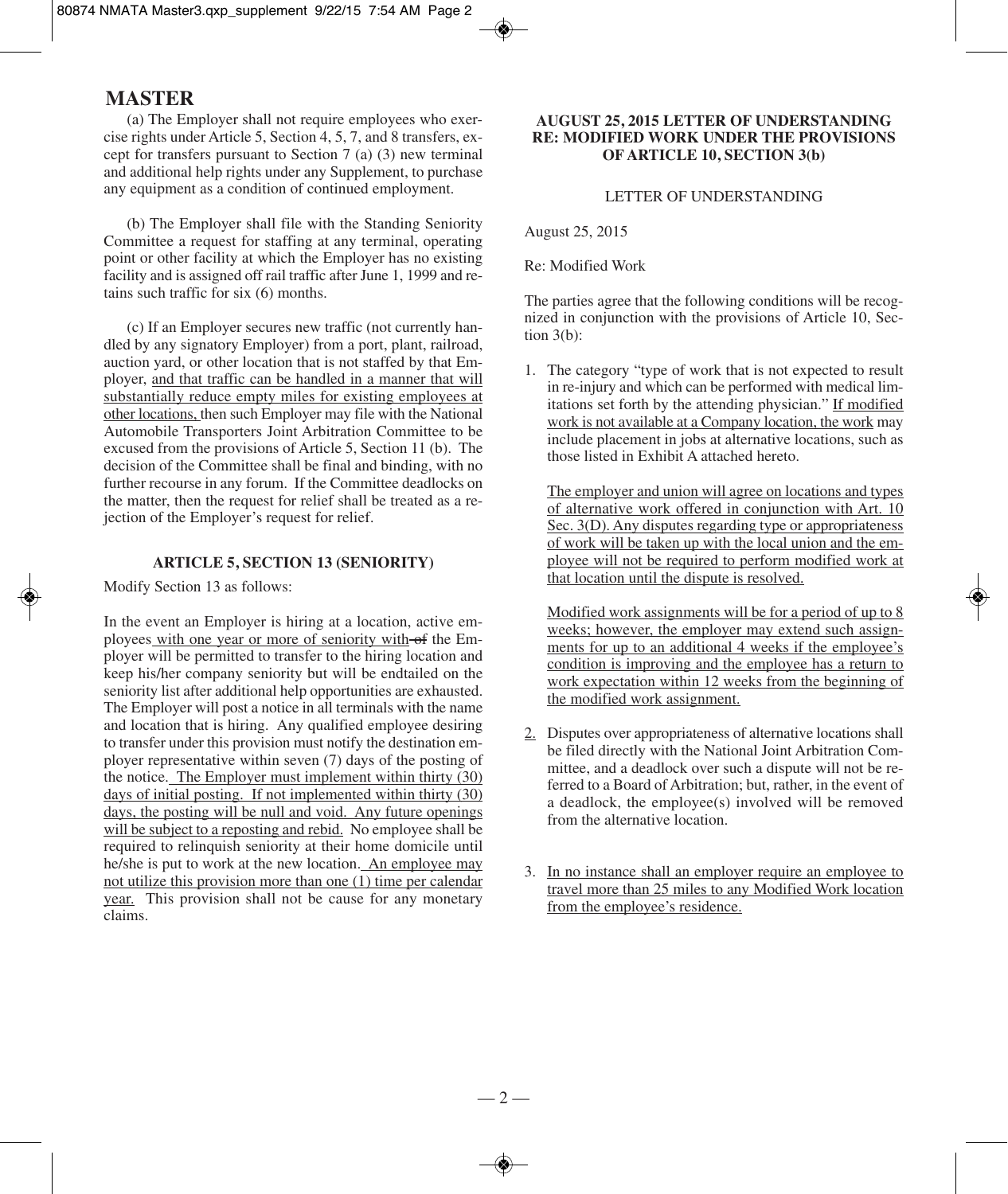## Exhibit A To Letter of Understanding of August 25, 2015

*Typical non-profit organizations used as modified work alternative locations:*

> American Red Cross American Diabetes Association American Cancer Society The Salvation Army Goodwill Habitat for Humanity Rescue Missions Libraries Food Banks YMCA

#### **ARTICLE 10, SECTION 4 (FUNERAL PAY)**

Modify Section 4 as follows:

In the event of a death in the family (father, mother, wife, husband spouse, brother, sister, son or daughter, including foster parents and step-parents, grandparents, grandchildren, motherin-law, father-in-law, step-children and foster children), a regular employee shall be entitled to three (3) days' pay.

A regular employee shall be entitled to three (3) days'funeral leave during the period from and including the day of the death of the designated relative to and including the day after the funeral if all other conditions set forth herein are met:

(a) To be eligible for paid funeral leave, the employee must attend, or make a bona fide effort to attend the funeral or memorial service.

(b) Pay for compensable funeral leave shall be for eight (8) hours at the straight-time hourly rate for each day of funeral leave for which the employee is eligible; provided, however, that an hourly employee who is assigned to a 4-10 hour work schedule shall be paid ten (10) hours at the straight time hourly rate for each day of funeral leave for which such employee is eligible.

(c) Funeral leave is not compensable when the employee is on leave of absence, vacation, bona fide layoff, sick leave, holiday, workers' compensation, jury duty or would not have otherwise worked.

(d) The relatives designated shall include brothers and sisters having one (1) parent in common; and those relationships generally called "step," providing persons in such relationship have lived or have been raised in the family home and have continued an active family relationship.

(e) Those Supplemental Agreements having pre-existing funeral leave clauses shall retain the same, unless amended by Supplemental negotiations.

# **MASTER ARTICLE 12, SECTION 4 (VIDEO CAMERAS/GPS/TRACKING DEVICES)**

Modify Section 4 as follows:

The Employer may not use video cameras to discipline or discharge an employee for reasons other than theft of property or dishonesty. If the information on a videotape is to be used to discipline or discharge an employee for theft or dishonesty, the Employer must provide the Local Union, prior to the hearing an opportunity to review the videotape used by the Employer to support the discipline or discharge.

The Employer will not use GPS/Electronic Tracking Devices as the sole basis for discipline. In the event the Employer uses such devices for discipline purposes, the Employer will supply such information or evidence to the Local Union prior to the local level meeting or subsequent hearings.

#### **ARTICLE 22 HAS BEEN DELETED IN ITS ENTIRETY**

## **ARTICLE 27 (ROAD AND/OR DRIVING EQUIPMENT SPECIAL LICENSE)**

Modify Section 27 as follows:

If the Employer or a government agency requests a regular employee to qualify on road and/or driving equipment requiring a classified or special license (including a CDL), or in the event an employee is required to qualify (recognizing seniority) on such equipment in order to obtain a better job opportunity with the Employer, the Employer shall allow such regular employee the use of the equipment so required in order to take the examination. Costs of such license (excluding a CDL) required by a government agency will be paid for by the Employer.

In the event that passports, Fast Passes, TWIC cards or any other form of government-issued identification (excluding birth certificates) or other forms of access credentials are required by the Employer, the Employer's customer(s), government agencies and bodies, or foreign governments, including as a requirement for access to ports, railheads or other locations, the Employer will be responsible for the full cost of same. The Employer will also be responsible for any renewal cost of such documentation; however the cost for replacement of lost or stolen documents will be the responsibility of the employee. Employees who obtain any of the above access credentials on their own shall be reimbursed for the document(s) the Employer requires the employee to possess at a particular location in order to exercise his contractual rights.

In the event that an employee is unable to qualify for the issuance of any such required documentation, the Employer and Local Union will be promptly notified by the employee. At lo-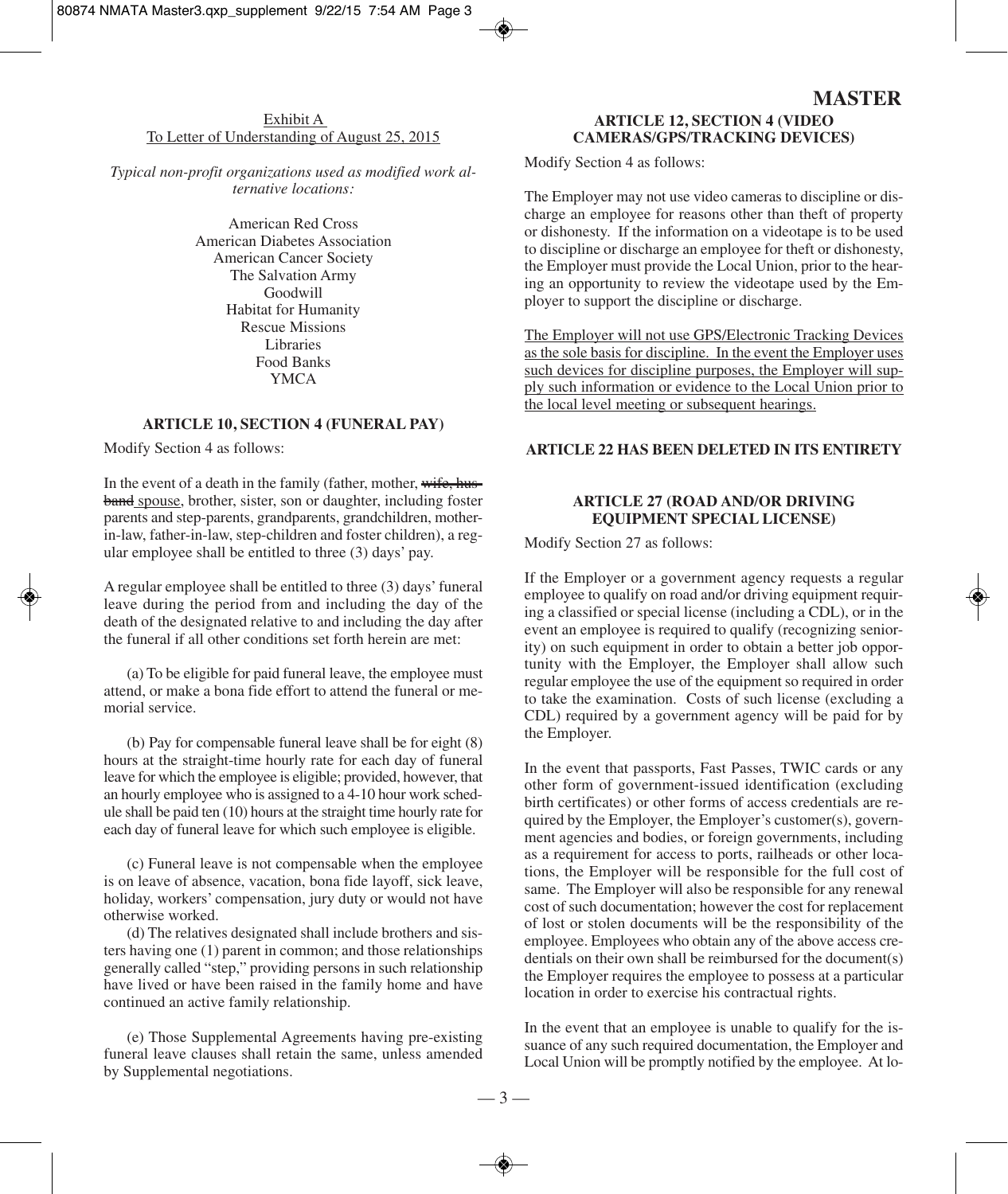cations where an employee(s) is unable to obtain any such required documentation, the Local Union and Employer shall be responsible for the establishment of rules dealing with the assignment of work to such employee(s). If the parties fail to reach agreement on such rules, said employee(s) shall work at the bottom of the dispatch board or work schedule until he is able to obtain said documents or rules are established. In the event that no work opportunity is available, there will be no wage or benefit obligation to the Employer.

Failure of an employee to have the required documentation in his possession at border crossings, loading or unloading locations, or other sites where such documentation is required will not be the basis for delay time or other pay claims for said employee.

At locations where border crossing is a regular part of the Employer's business, Fast Pass, Passport (if required) or any other expedited system that becomes available will be obtained by the Employer to expedite crossing into or out of Canada or Mexico. At locations where border crossings are a regular part of an Employer's business and these documents are required, a newly hired employee must obtain these documents during their probationary period or be released, unless agreed otherwise by the Local Union.

No employee will be required to have their driver's license reproduced in any manner except by their employer, law enforcement agencies, government facilities and facilities operating under government contracts that require such identification to enter the facility.

#### **ARTICLE 31 (UNIFORMS)**

Modify Article 31 as follows:

The Employer agrees that if any employee is required to wear any kind of uniform as a condition of continued employment, such uniform shall be furnished and maintained by the Employer, free of charge, at the standard required by the Employer.

After the expiration of any contractual relation with existing suppliers, future order of uniforms will be Union-made in the United States and shall bear the Teamster logo and reflective safety striping.

Drivers shall be required to wash uniforms when supplied by the Employer.

Where the Employer requires uniforms, including coveralls, to be worn and is in the process of instituting a uniform program or replacing existing uniforms, including coveralls, the Employer and the Union are instructed to meet with suppliers, where possible, to determine the types of uniforms, including coveralls and materials available. The employees shall have a choice by majority election of the material available to be used. The choice of the majority shall be binding on all employees.

Voluntary pooling arrangements for the purchase of uniforms shall not come within the scope of this Article.

The Employer shall replace all clothing, glasses, hearing aids and/or dentures not covered by company insurance or workers' compensation which are destroyed or damaged in a wreck or fire with company equipment.

## **WORK PRESERVATION AGREEMENT FOR SIGNATORY EMPLOYERS**

This Work Preservation Agreement (the "Agreement") is made and entered into in accordance with Section 301 of the Labor Management Relations Act, 29 U.S.C. §185, by and among the undersigned employer party to the  $2011-2015$ -2019 National Master Automobile Transporters Agreement (the "NMATA") as identified in Article 1, Section 1 of the NMATA and/or applicable Supplemental Agreements (hereinafter referred to as "Employer"), and the undersigned Local Unions affiliated with the International Brotherhood of Teamsters that are parties to the NMATA as identified in Article 1, Section 2 of the NMATA and the Teamsters National Automobile Transporters Industry Negotiating Committee ("TNATINC") (hereinafter collectively referred to as "Union").

1. Union and Employer enter into this Work Preservation Agreement for the purpose of protecting and preserving Carhaul Work for the Employer's bargaining unit employees, eliminating contracting and double breasting practices under which Parent or Employer permit persons other than Employer's bargaining unit employees to perform Carhaul Work, and preventing any scheme or subterfuge to avoid the protection and preservation of Carhaul Work under this Agreement.

2. Employer agrees that it shall not undertake to, nor permit any Controlled Affiliate (including freight broker companies) to, subcontract, transfer, lease, divert, contract, assign or convey, in full or in part, any Carhaul Work to any Controlled Affiliate, plant, business, person or non-unit employees other than Employer, or to any other mode of operation, except as explicitly and specifically provided for and permitted in the NMATA and/or applicable Supplemental Agreements.

3. Employer agrees that it shall not permit any Controlled Affiliate other than Employer to perform any Carhaul Work and that no Carhaul Work shall be performed by any Controlled Affiliate other than Employer, except as permitted herein.

4. (a) Employer agrees that it will not engage in any scheme, transaction, restructuring or reorganization that per-

 $-4-$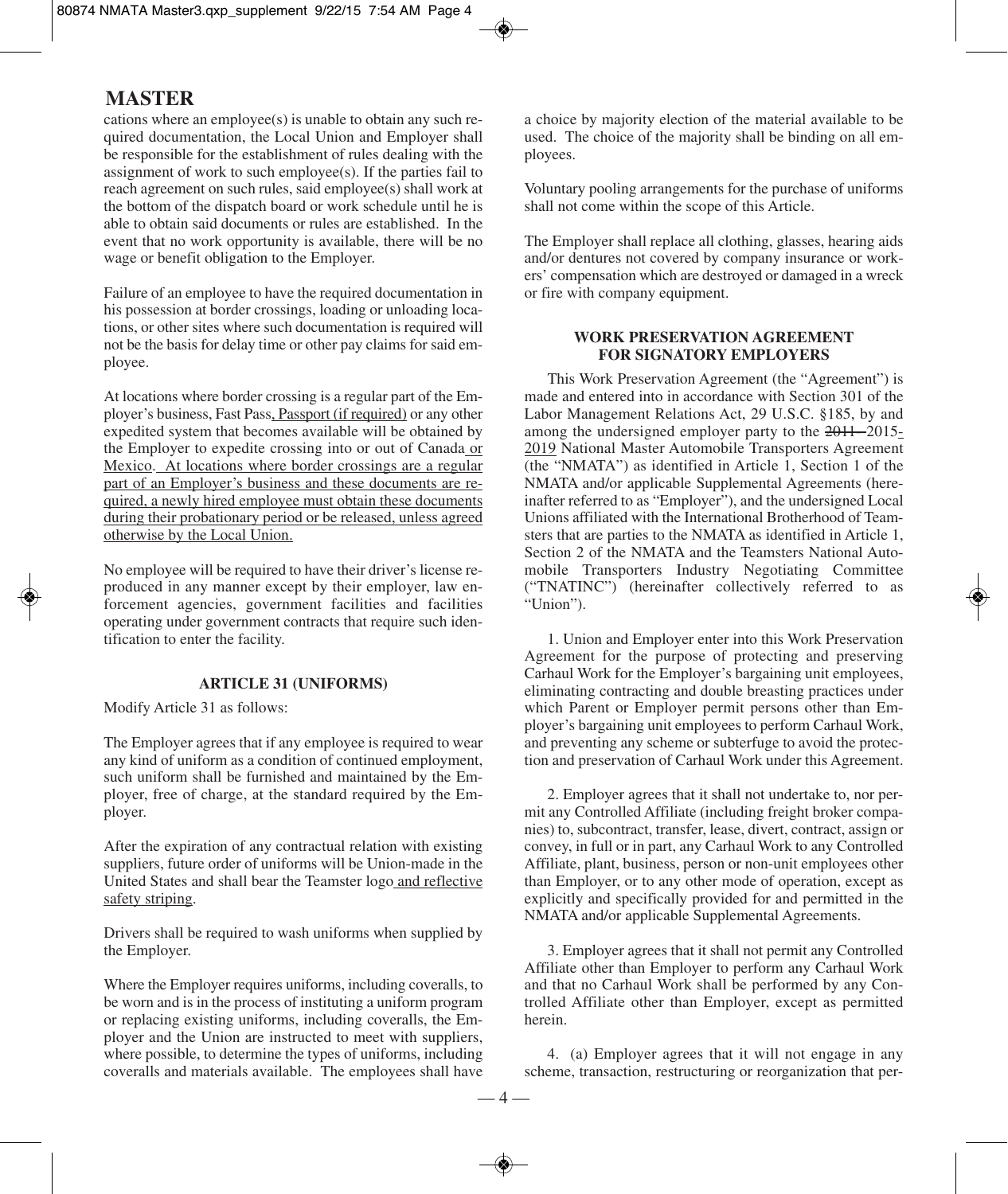mits it or any Controlled Affiliate either to evade the protection of Carhaul Work for Employer's bargaining unit employees under this Agreement or to perform or assign or to permit the performance or assignment of any Carhaul Work outside the terms and conditions of this Agreement, the NMATA and applicable Supplemental Agreements, except as permitted herein.

(b) Employer or Controlled Affiliate may acquire and operate an entity not currently covered by the NMATA that performs Carhaul Work subject to terms and conditions that are acceptable to TNATINC. The Employer shall give written notification to the Union within fifteen (15) working days of the effective date of any acquisition (i.e. majority interest) by the Employer of any entity engaged in Carhaul Work as defined in Paragraph 10 (a) of this Work Preservation Agreement.

5. Employer and Union waive any and all rights to assert that this Agreement or Article 33 of the NMATA violates any law or legal principle. Neither party will bring any legal challenge or action of any form concerning the validity of this Agreement or Article 33 of the NMATA, nor permit any Controlled Affiliate to bring any such legal action, nor voluntarily provide any support to any person or entity that brings any such legal action; provided, however, that nothing in this paragraph 5 shall be construed to prohibit Union, Employer or any Controlled Affiliate from responding to a properly issued subpoena or similar legal process.

6. In the event that any provision of this Agreement or Article 33 of the NMATA is voided, invalidated or enjoined by a final decision of any court or government agency, then (a) the parties intend and agree that this Agreement shall be construed to provide the Union and the Employer's bargaining unit employees with the broadest permissible work preservation protection against subcontracting and double breasting practices consistent with governing law, and (b) Union and Employer shall each have the option to reopen collective bargaining negotiations over the NMATA, any Supplemental Agreement and/or this Agreement, in whole or in part, notwithstanding the duration clause contained in Article 35 of the NMATA.

7. All grievances or disputes concerning the interpretation or application of this Agreement shall be resolved in final and binding arbitration before the Board of Arbitration established in Article 33, Section 3 of the NMATA and pursuant to the procedure described in Article 33, Section 3 of the NMATA.

8. In the event Union submits a grievance involving Employer under the expedited arbitration procedure established in Article 33, Section 3, Employer and Union shall provide all information, documents or materials that are relevant in any way to the Union's grievance within fifteen (15) days of the receipt of any written request for such information, documents or materials by the Union or Employer. If, and to the extent that, the

# **MASTER**

Employer or the Union fails or refuses to comply with this request for information, for any reason, the Employer or the Union may request a subpoena duces tecum from the majority of the Board of Arbitration requiring that the information be produced by the Employer or the Union or any other entity or person. If, and to the extent that the subpoenaed party fails or refusesto comply with a subpoena issued by the majority of the Board of Arbitration, the Union or the Employer may seek enforcement of the subpoena in federal court pursuant to Section 301 of the Labor-Management Relations Act of 1947, as amended. If, and to the extent Employer or Union fails to comply with this provision for any reason, the Union or Employer may argue that the Board of Arbitration should draw an adverse inference against Employer or Union concerning the subject matter of the information that Employer or Union has failed to provide to Union or Employer within fifteen (15) days.

9. The Employer's obligations under this Agreement shall be binding upon its successors, administrators, executors and assigns. The Employer agrees that the obligations of this Agreement shall be included in any agreement of sale, transfer or assignment of the business. In the event an entire operation or a portion thereof is sold, leased, transferred or taken over by sale, transfer, lease, assignment, receivership or bankruptcy proceedings, such operation shall continue to be subject to the terms and conditions of this Agreement for the life thereof. Transactions covered by this provision include stock sales or exchanges, mergers, consolidation or spin-offs or any other method by which business is transferred.

In the event the Employer fails to require the purchaser, the transferee or lessee to agree to assume the obligations of this Agreement, the Employer (including partners thereof) shall be liable to the Local Union and to the employees covered for all damages sustained as a result of such failure to require assumption of the terms of this Agreement, until its expiration date, but shall not be liable after the purchaser, the transferee or lessee has agreed to assume the obligations of this Agreement.

The Employer shall give notice of the existence of this Agreement to any purchaser, transferee, lessee, assignee or other entity involved in the sale, merger, consolidation, acquisition, transfer, spin-off, lease or other transaction by which the operations covered by this Agreement may be transferred.

Such notice shall be in writing, with a copy to the Union, at the time the seller, transferor or lessor makes the purchase and sale negotiation known to the public or executes a contract or transaction as herein described, whichever first occurs. The Union shall also be advised of the exact nature of the transaction, not including financial details.

This section shall not impose any independent obligations under the NMATA, its supplements or this Agreement on any holding company that owns or controls Parent.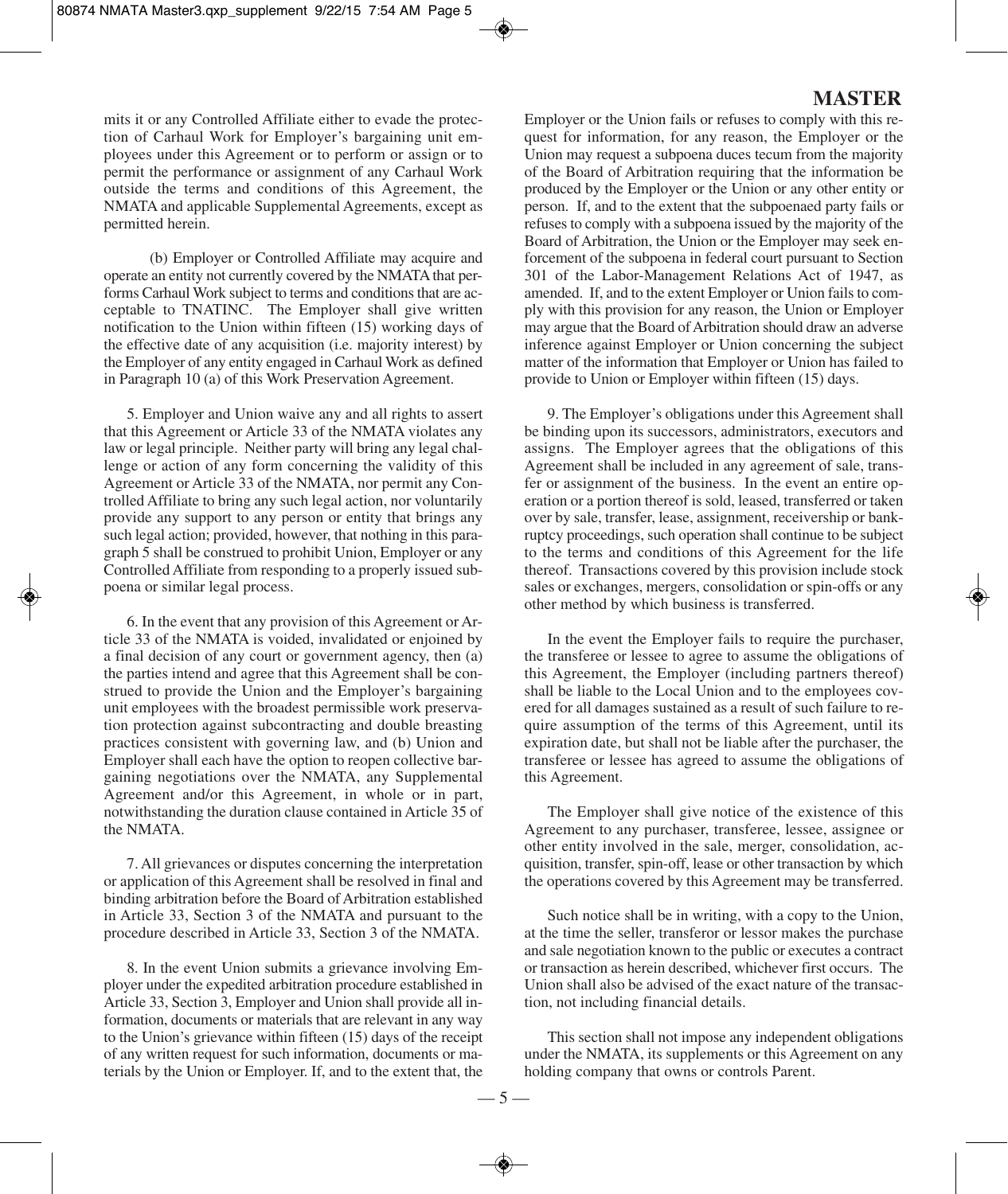10. The following definitions shall apply to certain of the capitalized terms in this Agreement:

a. *Carhaul Work*. The term "Carhaul Work" means and includes any and all present work and future work opportunities of the kind, nature and type currently, historically or traditionally performed by the Employer's bargaining unit employees in connection with the over-the-road transportation of motor vehicles, including without limitation the transportation of motor vehicles to or from automobile dealers, manufacturers, plants, railheads, ports or staging yards; associated loading and unloading work; associated shuttle work and releasing work; associated maintenance work and yard work; and any other work of the type performed by any employee classification covered by the NMATA and/or applicable Supplemental Agreements. The parties agree and confirm that "Carhaul Work" is not limited to the specific work assignments presently, historically and hereafter performed by the Employer's bargaining unit employees but also includes any and all future work opportunities that are identical or similar in nature to such work and that the Employer's bargaining unit employees have the necessary skills and ability to perform.

b. *Controlled Affiliate*. Any person or entity shall be deemed to be a "Controlled Affiliate" of Employer if Employer, whether directly or indirectly through common ownership or common management owns a majority ownership or majority voting interest in such entity and (i) maintains the power, right or authority to control, manage or direct such entity's day-to-day operations, or (ii) maintains the power, right or authority to assign, or direct the assignment, or veto or block the assignment of Carhaul Work to such entity, or to prevent such entity from performing Carhaul Work.

11. The rights and obligations created under this Agreement shall be in addition to those created under Article 33 of the NMATA. This Agreement shall be incorporated into and printed with the NMATA.

12. This Agreement shall remain in full force and effect concurrently with the NMATA and shall not be altered, amended, canceled or terminated by Employer, except as provided for in Article 35 of the NMATA.

| $Bv$ : |  |  |
|--------|--|--|
| Its:   |  |  |
|        |  |  |

 $Dated:$ 

TEAMSTERS NATIONAL AUTOMOBILE TRANS-PORTERS INDUSTRY NEGOTIATING COMMITTEE (TNATINC), on behalf of itself and LOCAL UNIONS affiliated with the International Brotherhood of Teamsters

By:\_\_\_\_\_\_\_\_\_\_\_\_\_\_\_\_\_\_\_\_\_\_\_\_\_\_\_\_\_\_\_\_\_\_\_\_\_\_\_\_\_\_\_\_\_\_  $Its:\_$ 

Dated:

## **ACTIVE TRUCK TRANSPORT, L.L.C. WORK PRESERVATION AGREEMENT**

This Work Preservation Agreement (the "Agreement") is made and entered into in accordance with Section 301 of the Labor Management Relations Act, 29 U.S.C. §185, by and among (1) the undersigned employer parties to the 2011-2015- 2019 National Master Automobile Transporters Agreement (the "NMATA") as identified in Article 1, Section 1 of the NMATA and/or applicable Supplemental Agreements (hereinafter referred to as "Employer"), (2) Active Truck Transport, L.L.C. parent to Active USA, Inc. (hereinafter referred to as "Parent"), and (3) the undersigned Local Unions affiliated with the International Brotherhood of Teamsters that are parties to the NMATA as identified in Article 1, Section 2 of the NMATA and the Teamsters National Automobile Transporters Industry Negotiating Committee ("TNATINC") (hereinafter collectively referred to as "Union").

1. Parent, Union and Employer enter into this Work Preservation Agreement for the purpose of protecting and preserving Carhaul Work for the Employer's bargaining unit employees, eliminating contracting and double-breasting practices under which Parent or Employer permit persons other than Employer's bargaining unit employees to perform Carhaul Work, and preventing any scheme or subterfuge to avoid the protection and preservation of Carhaul Work under this Agreement.

2. Parent and Employer agree that neither Parent nor Employer shall undertake to, or permit any Controlled Affiliate (including freight broker companies) to subcontract, transfer, lease, divert, contract, assign or convey, in full or in part, any Carhaul Work to any Controlled Affiliate, plant, business, person or non-unit employees other than Employer, or to any other mode of operation, except as explicitly and specifically provided for and permitted in the NMATA and/or applicable Supplemental Agreements.

3. Parent and Employer agree that neither Parent nor Em-

— 6 —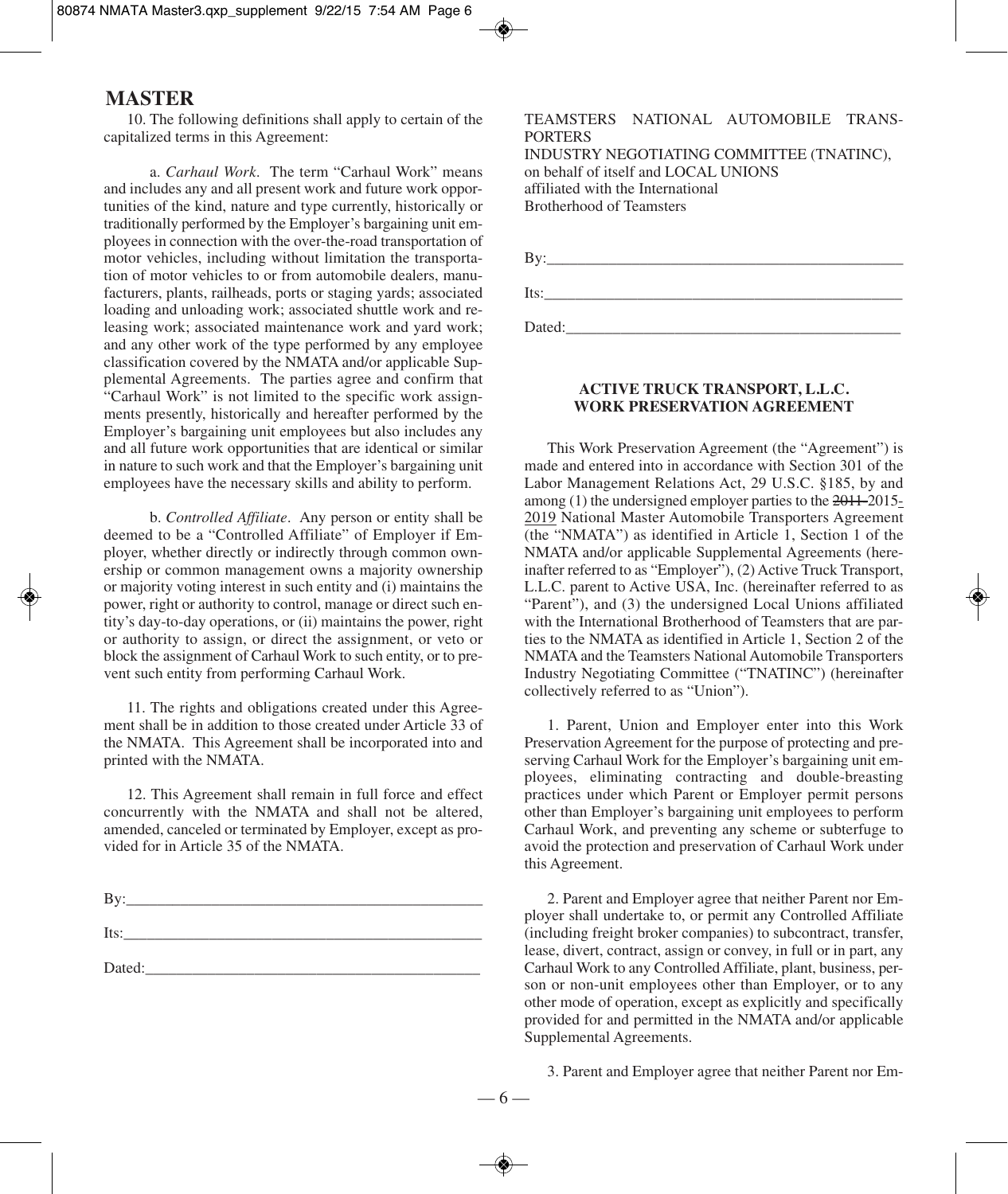ployer shall permit any Controlled Affiliate other than Employer to perform any Carhaul Work and that no Carhaul Work shall be performed by any Controlled Affiliate other than Employer, except as permitted herein.

4. (a) Parent and Employer agree that they will not engage in any scheme, transaction, restructuring or reorganization that permits Parent, Employer or any Controlled Affiliate either to evade the protection of Carhaul Work for Employer's bargaining unit employees under this Agreement or to perform or assign or to permit the performance or assignment of any Carhaul Work outside the terms and conditions of this Agreement, the NMATA and applicable Supplemental Agreements, except as permitted herein.

(b) Parent or Employer may acquire and operate an entity not currently covered by the NMATA that performs Carhaul Work subject to terms and conditions that are acceptable to TNATINC. The Parent and/or Employer shall give written notification to the Union within fifteen (15) working days of the effective date of any acquisition (i.e. majority interest) by the Parent or Employer of any entity engaged in Carhaul Work as defined in Paragraph 10 (a) of this Work Preservation Agreement.

5. Parent, Employer and Union agree that they waive any and all rights to assert that this Agreement or Article 33 of the NMATA violates any law or legal principle and that they will not bring any legal challenge or action of any form concerning the validity of this Agreement or Article 33 of the NMATA, permit any Controlled Affiliate to bring any such legal action, or voluntarily provide any support to any person or entity that brings any such legal action; provided, however, that nothing in this paragraph 5 shall be construed to prohibit Union, Parent, Employer or any Controlled Affiliate from responding to a properly-issued subpoena or similar legal process.

6. In the event that any provision of this Agreement or Article 33 of the NMATA is voided, invalidated or enjoined by a final decision of any court or government agency, then (a) the parties intend and agree that this Agreement shall be construed to provide the Union and the Employer's bargaining unit employees with the broadest permissible work preservation protection against subcontracting and double-breasting practices consistent with governing law, and (b) Union and Employer shall each have the option to reopen collective bargaining negotiations over the NMATA, any Supplemental Agreement and/or this Agreement, in whole or in part, notwithstanding the duration clause contained in Article 35 of the NMATA.

7. Parent agrees that all grievances or disputes concerning the interpretation or application of this Agreement shall be resolved in final and binding arbitration before the Board of Arbitration established in Article 33, Section 3 of the NMATA

# **MASTER**

and pursuant to the procedure described in Article 33, Section 3 of the NMATA. Parent hereby expressly agrees to voluntarily submit to and be fully bound by the expedited arbitration and information exchange procedures established in Article 33, Sections 3 and 4 of the NMATA in all respects as if every reference to the term "Employer" in those Sections also expressly refers to, includes and binds Parent. However, it is understood and agreed that Parent is not a signatory to the NMATA or any of its various supplements and is not, solely by virtue of this Agreement, single or joint employer with the signatory Employer(s).

8. In the event Union submits a grievance involving Parent and/or Employer under the expedited arbitration procedure established in Article 33, Section 3, Parent and Employer and Union shall provide all information, documents or materials that are relevant in any way to the Union's grievance within fifteen (15) days of the receipt of any written request for such information, documents or materials by the Union, Parent, or Employer. If, and to the extent that, the Parent, the Employer or the Union fails or refuses to comply with this request for information, for any reason, the Parent, the Employer or the Union may request a subpoena duces tecum from the majority of the Board of Arbitration requiring that the information be produced by the Parent, the Employer or the Union or any other entity or person. If, and to the extent that the subpoenaed party fails or refuses to comply with a subpoena issued by the majority of the Board of Arbitration, the Union, the Parent or the Employer may seek enforcement of the subpoena in federal court pursuant to Section 301 of the Labor-Management Relations Act of 1947, as amended. If, and to the extent Parent, Employer or Union fails to comply with this provision for any reason, the Union, Parent or Employer may argue that the Board of Arbitration should draw an adverse inference against Parent, Employer or Union concerning the subject matter of the information that Parent, Employer or Union has failed to provide to Union, Parent or Employer within fifteen (15) days.

9. The Parent and Employer's obligations under this Agreement shall be binding upon its successors, administrators, executors and assigns. The Parent and Employer agree that the obligations of this Agreement shall be included in the agreement of sale, transfer or assignment of the business. In the event an entire operation or a portion thereof is sold, leased, transferred or taken over by sale, transfer, lease, assignment, receivership or bankruptcy proceedings, such operation shall continue to be subject to the terms and conditions of this Agreement for the life thereof. Transactions covered by this provision include stock sales or exchanges, mergers, consolidation or spin-offs or any other method by which business is transferred.

In the event the Parent or Employer fails to require the purchaser, the transferee or lessee to agree to assume the obligations of this Agreement, the Parent or Employer (includ-

— 7 —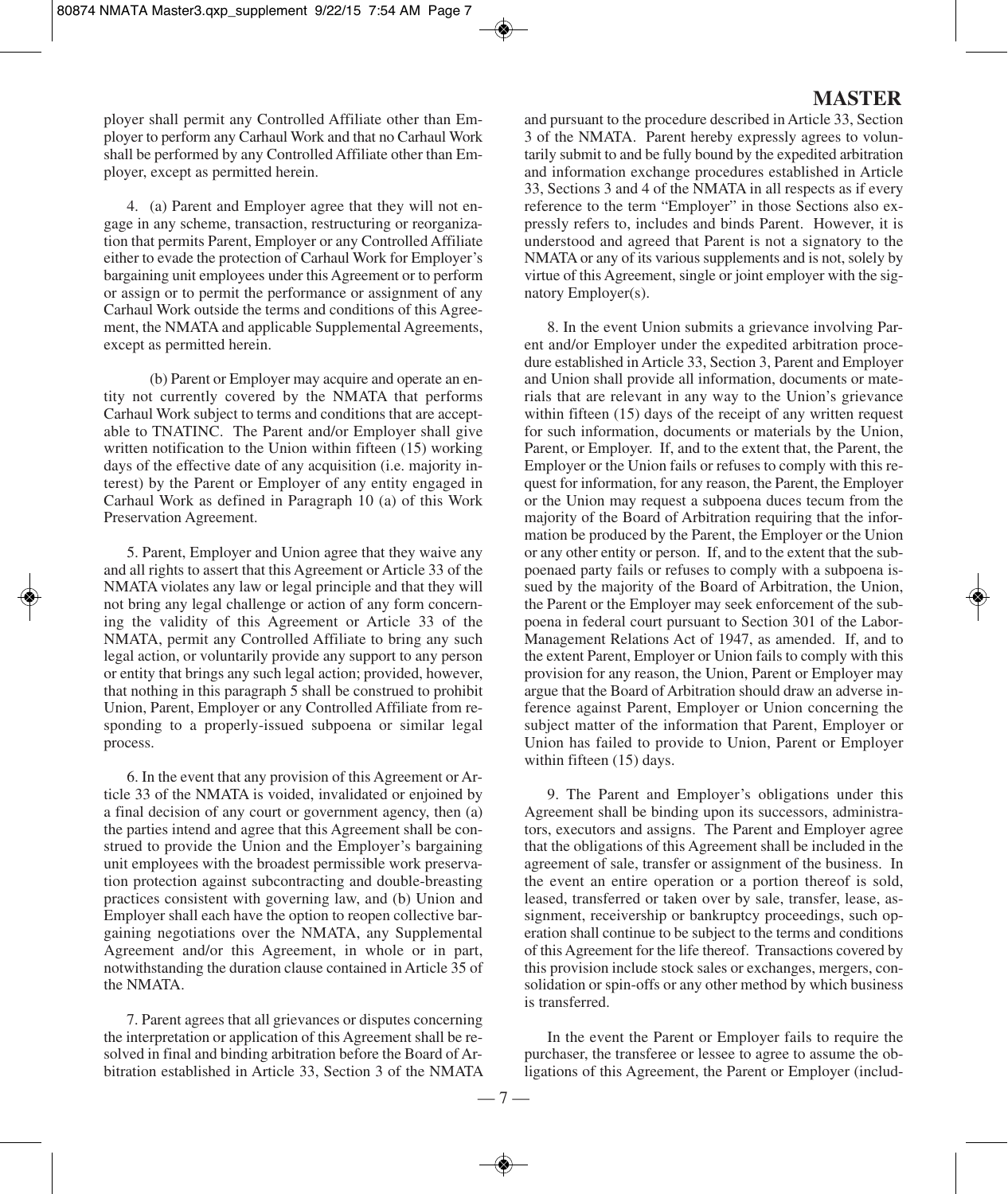ing partners thereof) shall be liable to the Local Union and to the employees covered for all damages sustained as a result of such failure to require assumption of the terms of this Agreement, until its expiration date, but shall not be liable after the purchaser, the transferee or lessee has agreed to assume the obligations of this Agreement.

The Parent or Employer shall give notice of the existence of this Agreement to any purchaser, transferee, lessee, assignee or other entity involved in the sale, merger, consolidation, acquisition, transfer, spin-off, lease or other transaction by which the operations covered by this Agreement may be transferred.

Such notice shall be in writing, with a copy to the Union, at the time the seller, transferor or lessor makes the purchase and sale negotiation known to the public or executes a contract or transaction as herein described whichever first occurs. The Union shall also be advised of the exact nature of the transaction, not including financial details.

This section shall not impose any independent obligations under the NMATA, its supplements or this Agreement on any holding company that owns or controls Parent.

10. The following definitions shall apply to certain of the capitalized terms in this Agreement:

a. *Carhaul Work*. The term "Carhaul Work" means and includes any and all present work and future work opportunities of the kind, nature and type currently, historically or traditionally performed by the Employer's bargaining unit employees in connection with the over-the-road transportation of motor vehicles, including without limitation the transportation of motor vehicles to or from automobile dealers, manufacturers, plants, railheads, ports or staging yards; associated loading and unloading work; associated shuttle work and releasing work; associated maintenance work and yard work; and any other work of the type performed by any employee classification covered by the NMATA and/or applicable Supplemental Agreements. The parties agree and confirm that "Carhaul Work" is not limited to the specific work assignments presently, historically and hereafter performed by the Employer's bargaining unit employees but also includes any and all future work opportunities that are identical or similar in nature to such work and that the Employer's bargaining unit employees have the necessary skills and ability to perform.

b. *Controlled Affiliate*. Any person or entity shall be deemed to be a "Controlled Affiliate" of Parent and/or Employer if Parent or Employer, whether directly or indirectly through common ownership or common management owns a majority ownership or majority voting interest in such entity and (i) maintains the power, right or authority to control, manage or direct such entity's day-to-day operations, or (ii) maintains the power, right or authority to assign, or direct the assignment, or veto or block the assignment of Carhaul Work to such entity, or to prevent such entity from performing Carhaul Work.

11. The rights and obligations created under this Agreement shall be in addition to those created under Article 33 of the NMATA. This Agreement shall be incorporated into and printed with the NMATA.

12. This Agreement shall remain in full force and effect concurrently with the NMATA and shall not be altered, amended, canceled or terminated by either Parent or Employer, except as provided for in Article 35 of the NMATA.

For the Parent:

ACTIVE TRUCK TRANSPORT, L.L.C.

| For the Employer:                                                                 |
|-----------------------------------------------------------------------------------|
| ACTIVE USA, INC.                                                                  |
|                                                                                   |
|                                                                                   |
| By: $\frac{1}{2}$ By:                                                             |
|                                                                                   |
|                                                                                   |
| For the Union:                                                                    |
| <b>TEAMSTERS NATIONAL AUTOMOBILE</b>                                              |
| <b>TRANSPORTERS</b>                                                               |
| INDUSTRY NEGOTIATING COMMITTEE (TNATINC),<br>on behalf of itself and LOCAL UNIONS |
| affiliated with the International                                                 |
| <b>Brotherhood of Teamsters</b>                                                   |
|                                                                                   |
|                                                                                   |

 $-8 -$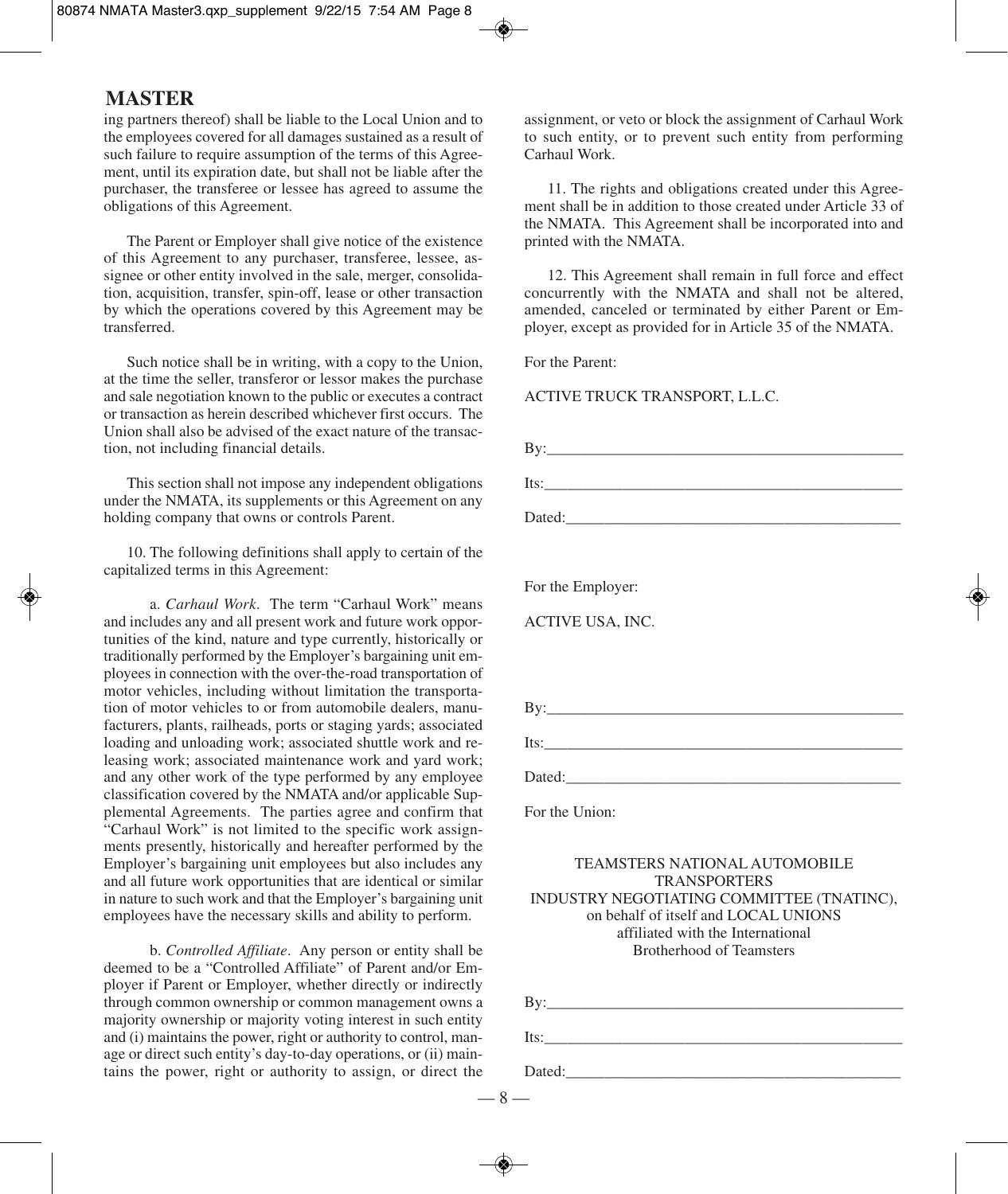## **CASSENS CORPORATION WORK PRESERVATION AGREEMENT**

This Work Preservation Agreement (the "Agreement") is made and entered into in accordance with Section 301 of the Labor Management Relations Act, 29 U.S.C. §185, by and among  $(1)$  the undersigned employer party to the  $2011-2015$ -2019 National Master Automobile Transporters Agreement (the "NMATA") as identified in Article 1, Section 1 of the NMATA and/or applicable Supplemental Agreements (hereinafter referred to as "Employer"), (2) the Employer's corporate parent Cassens Corporation (hereinafter referred to as "Parent"), and (3) the undersigned Local Unions affiliated with the International Brotherhood of Teamsters that are parties to the NMATA as identified in Article 1, Section 2 of the NMATA and the Teamsters National Automobile Transporters Industry Negotiating Committee ("TNATINC") (hereinafter collectively referred to as "Union").

1. Parent, Union and Employer enter into this Work Preservation Agreement for the purpose of protecting and preserving Carhaul Work for the Employer's bargaining unit employees, eliminating contracting and double-breasting practices under which Parent or Employer permit persons other than Employer's bargaining unit employees to perform Carhaul Work, and preventing any scheme or subterfuge to avoid the protection and preservation of Carhaul Work under this Agreement.

2. Parent and Employer agree that neither Parent nor Employer shall undertake to, or permit any Controlled Affiliate (including freight broker companies) to, subcontract, transfer, lease, divert, contract, assign or convey, in full or in part, any Carhaul Work to any Controlled Affiliate, plant, business, person or non-unit employees other than Employer, or to any other mode of operation, except as explicitly and specifically provided for and permitted in the NMATA and/or applicable Supplemental Agreements.

3. Parent and Employer agree that neither Parent nor Employer shall permit any Controlled Affiliate other than Employer to perform any Carhaul Work and that no Carhaul Work shall be performed by any Controlled Affiliate other than Employer, except as permitted herein.

4. (a) Parent and Employer agree that they will not engage in any scheme, transaction, restructuring or reorganization that permits Parent, Employer or any Controlled Affiliate either to evade the protection of Carhaul Work for Employer's bargaining unit employees under this Agreement or to perform or assign or to permit the performance or assignment of any Carhaul Work outside the terms and conditions of this Agreement, the NMATA and applicable Supplemental Agreements, except as permitted herein.

(b) Parent or Employer may acquire and operate an entity not currently covered by the NMATA that performs

# **MASTER**

Carhaul Work subject to terms and conditions that are acceptable to TNATINC. The Parent and/or Employer shall give written notification to the Union within fifteen (15) working days of the effective date of any acquisition (i.e. majority interest) by the Parent or Employer of any entity engaged in Carhaul Work as defined in Paragraph 10 (a) of this Work Preservation Agreement.

5. Parent, Employer and Union agree that they waive any and all rights to assert that this Agreement or Article 33 of the NMATA violates any law or legal principle and that they will not bring any legal challenge or action of any form concerning the validity of this Agreement or Article 33 of the NMATA, permit any Controlled Affiliate to bring any such legal action, or voluntarily provide any support to any person or entity that brings any such legal action; provided, however, that nothing in this paragraph 5 shall be construed to prohibit Union, Parent, Employer or any Controlled Affiliate from responding to a properly-issued subpoena or similar legal process.

6. In the event that any provision of this Agreement or Article 33 of the NMATA is voided, invalidated or enjoined by a final decision of any court or government agency, then (a) the parties intend and agree that this Agreement shall be construed to provide the Union and the Employer's bargaining unit employees with the broadest permissible work preservation protection against subcontracting and double-breasting practices consistent with governing law, and (b) Union and Employer shall each have the option to reopen collective bargaining negotiations over the NMATA, any Supplemental Agreement and/or this Agreement, in whole or in part, notwithstanding the duration clause contained in Article 35 of the NMATA.

7. Parent agrees that all grievances or disputes concerning the interpretation or application of this Agreement shall be resolved in final and binding arbitration before the Board of Arbitration established in Article 33, Section 3 of the NMATA and pursuant to the procedure described in Article 33, Section 3 of the NMATA. Parent hereby expressly agrees to voluntarily submit to and be fully bound by the expedited arbitration and information exchange procedures established in Article 33, Sections 3 and 4 of the NMATA in all respects as if every reference to the term "Employer" in those Sections also expressly refers to, includes and binds Parent. However, it is understood and agreed that Parent is not a signatory to the NMATA or any of its various supplements and is not, solely by virtue of this Agreement, single or joint employer with the signatory Employer(s).

8. In the event Union submits a grievance involving Parent and/or Employer under the expedited arbitration procedure established in Article 33, Section 3, Parent and Employer and Union shall provide all information, documents or materials that are relevant in any way to the Union's grievance

 $\overline{\phantom{0}}$   $\overline{\phantom{0}}$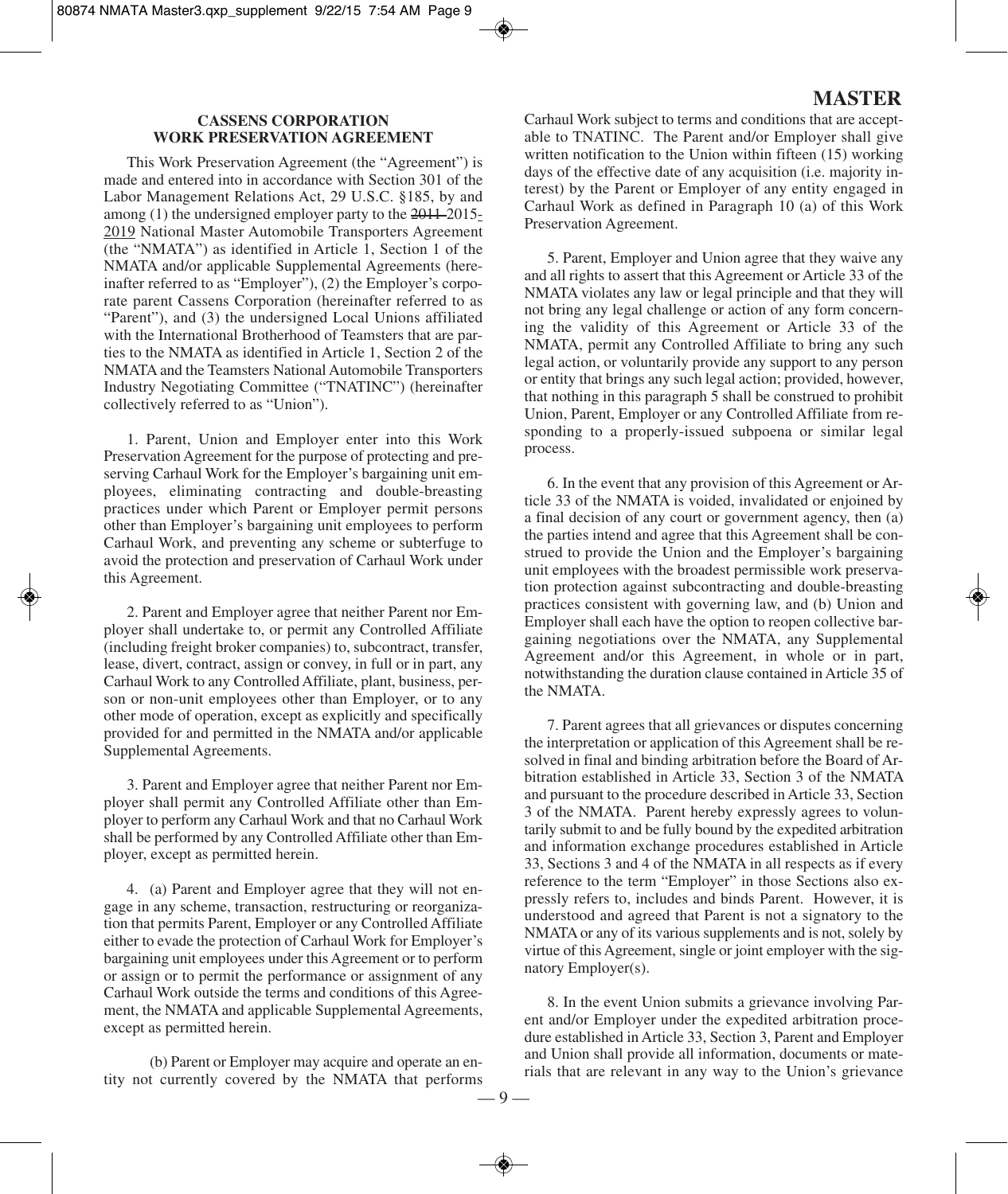within fifteen (15) days of the receipt of any written request for such information, documents or materials by the Union, Parent, or Employer. If, and to the extent that, the Parent, the Employer or the Union fails or refuses to comply with this request for information, for any reason, the Parent, the Employer or the Union may request a subpoena duces tecum from the majority of the Board of Arbitration requiring that the information be produced by the Parent, the Employer or the Union or any other entity or person. If, and to the extent that the subpoenaed party fails or refuses to comply with a subpoena issued by the majority of the Board of Arbitration, the Union, the Parent or the Employer may seek enforcement of the subpoena in federal court pursuant to Section 301 of the Labor-Management Relations Act of 1947, as amended. If, and to the extent Parent, Employer or Union fails to comply with this provision for any reason, the Union, Parent or Employer may argue that the Board of Arbitration should draw an adverse inference against Parent, Employer or Union concerning the subject matter of the information that Parent, Employer or Union has failed to provide to Union, Parent or Employer within fifteen (15) days.

9. The Parent and Employer's obligations under this Agreement shall be binding upon its successors, administrators, executors and assigns. The Parent and Employer agree that the obligations of this Agreement shall be included in the agreement of sale, transfer or assignment of the business. In the event an entire operation or a portion thereof is sold, leased, transferred or taken over by sale, transfer, lease, assignment, receivership or bankruptcy proceedings, such operation shall continue to be subject to the terms and conditions of this Agreement for the life thereof. Transactions covered by this provision include stock sales or exchanges, mergers, consolidation or spin-offs or any other method by which business is transferred.

In the event the Parent or Employer fails to require the purchaser, the transferee or lessee to agree to assume the obligations of this Agreement, the Parent or Employer (including partners thereof) shall be liable to the Local Union and to the employees covered for all damages sustained as a result of such failure to require assumption of the terms of this Agreement, until its expiration date, but shall not be liable after the purchaser, the transferee or lessee has agreed to assume the obligations of this Agreement.

The Parent or Employer shall give notice of the existence of this Agreement to any purchaser, transferee, lessee, assignee or other entity involved in the sale, merger, consolidation, acquisition, transfer, spin-off, lease or other transaction by which the operations covered by this Agreement may be transferred.

Such notice shall be in writing, with a copy to the Union, at the time the seller, transferor or lessor makes the purchase and sale negotiation known to the public or executes a contract or transaction as herein described whichever first occurs. The Union shall also be advised of the exact nature of the transaction, not including financial details.

This section shall not impose any independent obligations under the NMATA, its supplements or this Agreement on any holding company that owns or controls Parent.

10. The following definitions shall apply to certain of the capitalized terms in this Agreement:

a. *Carhaul Work*. The term "Carhaul Work" means and includes any and all present work and future work opportunities of the kind, nature and type currently, historically or traditionally performed by the Employer's bargaining unit employees in connection with the over-the-road transportation of motor vehicles, including without limitation the transportation of motor vehicles to or from automobile dealers, manufacturers, plants, railheads, ports or staging yards; associated loading and unloading work; associated shuttle work and releasing work; associated maintenance work and yard work; and any other work of the type performed by any employee classification covered by the NMATA and/or applicable Supplemental Agreements. The parties agree and confirm that "Carhaul Work" is not limited to the specific work assignments presently, historically and hereafter performed by the Employer's bargaining unit employees but also includes any and all future work opportunities that are identical or similar in nature to such work and that the Employer's bargaining unit employees have the necessary skills and ability to perform.

(i) It is recognized that "Carhaul Work" under this Agreement includes the brokerage of vehicles tendered by an original equipment manufacturer ("OEM") not subject to a transportation contract between a signatory to the NMATA and the OEM. It is agreed, however, that it shall not be a violation of this Agreement or the NMATA for Employer or a Controlled Affiliate to engage in brokerage of such OEM vehicles to non-NMATA bargaining unit operations once such Carhaul Work has been offered and rejected by Employers with operational capacity that are signatories to the NMATA.

(ii) It is agreed that it shall not be a violation of this Agreement or the NMATA for Employer or a Controlled Affiliate to engage in used car transportation or brokerage of used car transportation after compliance with used car and/or filler load terms and conditions of the Supplemental or Local Rider Agreements.

b. *Controlled Affiliate*. Any person or entity shall be deemed to be a "ControlledAffiliate" of Parent and/or Employer if Parent or Employer, whether directly or indirectly through common ownership or common management owns a majority ownership or majority voting interest in such entity and (i) maintains the power, right or authority to control, manage or direct such entity's day-to-day operations, or (ii) maintains the power,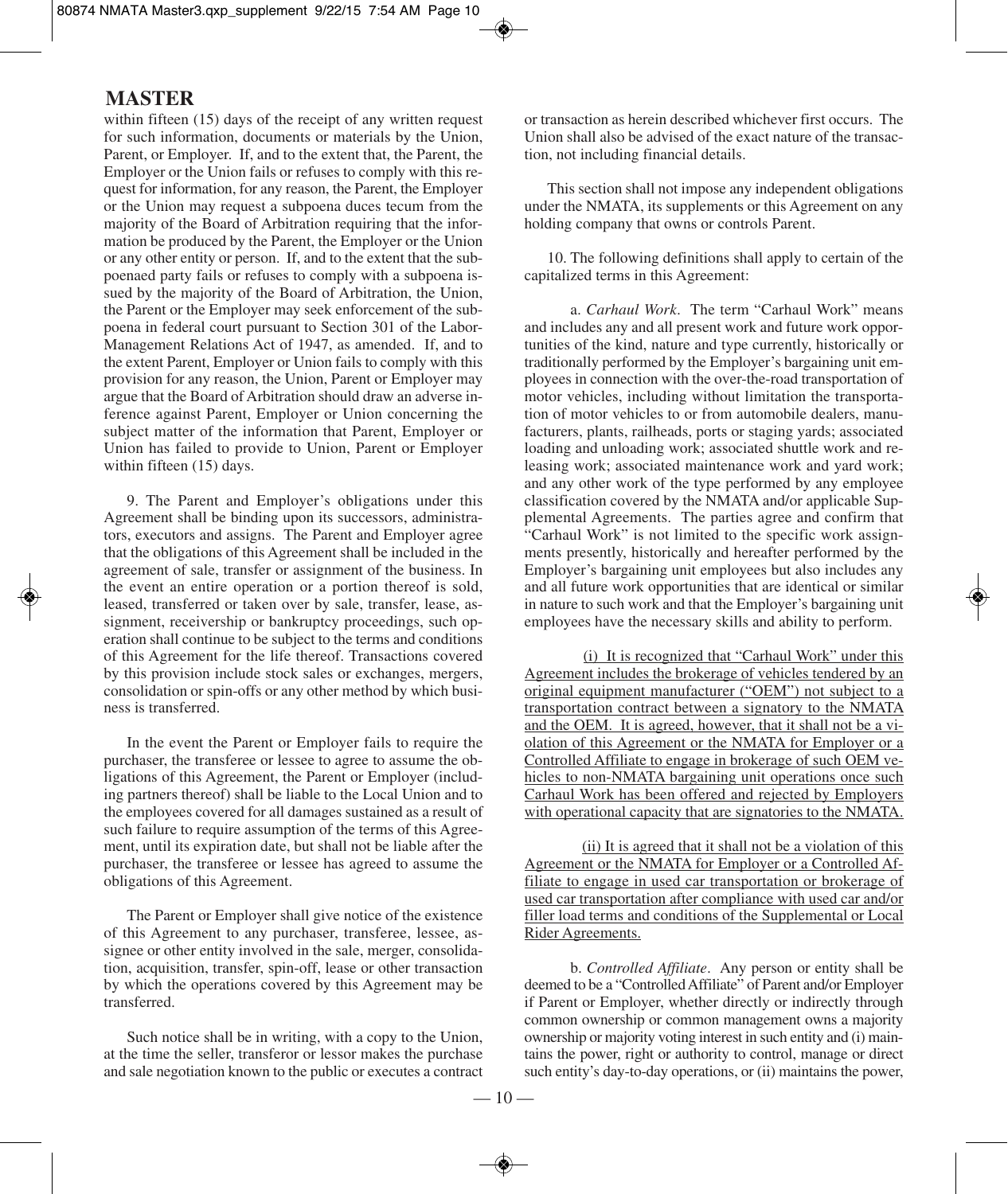right or authority to assign, or direct the assignment, or veto or block the assignment of Carhaul Work to such entity, or to prevent such entity from performing Carhaul Work.

11. Employer agrees that an authorized representative of TNATINC (the "Auditor") will have the right to review on a quarterly basis Employer's records (subject to the Auditor executing a confidentiality agreement reasonably acceptable to Employer) to verify solely Employer's assignment of Carhaul Work in compliance with Paragraph 10(a) of this Agreement (the "Audit"). The Auditor shall provide Employer with notice in writing of his request to Audit the specified records. Such records shall be produced at a place and time mutually agreed upon. Employer, at its option and cost, may have its counsel or representative present during the disclosure of Employer records. The Audit will not include a review of any documents or information that may not be disclosed to a third party pursuant to confidentiality restrictions imposed by an OEM or other party. The cost of the Audit shall be borne by the Union. As a condition to conducting the Audit, the Auditor shall agree not to disclose any of the substance of the recordsit reviewsto any party, provided, however, that the Auditor shall be permitted to inform the Union as to whether or not its review discloses that Employer is properly assigning Carhaul Work in compliance with Paragraph 10 (a) of thisAgreement and the extent and nature of any non-compliance, if any. Records shall include detailed information about loads, such as source, origin location and date, destination location and date, carrier name, load number, units per load or load factors, and length of haul.

12. 11. The rights and obligations created under this Agreement shall be in addition to those created under Article 33 of the NMATA. This Agreement shall be incorporated into and printed with the NMATA.

13. 12. This Work Preservation Agreement does not apply to Marysville Releasing, Inc.<del>, Auto Releasing, Inc. and Auto</del> Terminals, Inc., whose operations are covered by separate collective bargaining agreements with Local Unions affiliated with the International Brotherhood of Teamsters.

14.13. This Agreement shall remain in full force and effect concurrently with the NMATA and shall not be altered, amended, canceled or terminated by either Parent or Employer, except as provided for in Article 35 of the NMATA.

For the Parent:

## CASSENS CORPORATION

| Bv:    |  |  |
|--------|--|--|
| Its:   |  |  |
| Dated: |  |  |

For the Employer:

## CASSENS TRANSPORT COMPANY

By:\_\_\_\_\_\_\_\_\_\_\_\_\_\_\_\_\_\_\_\_\_\_\_\_\_\_\_\_\_\_\_\_\_\_\_\_\_\_\_\_\_\_\_\_\_\_  $Its:\_$ Dated:\_\_\_\_\_\_\_\_\_\_\_\_\_\_\_\_\_\_\_\_\_\_\_\_\_\_\_\_\_\_\_\_\_\_\_\_\_\_\_\_\_\_\_

For the Union:

## TEAMSTERS NATIONAL AUTOMOBILE TRANSPORTERS INDUSTRY NEGOTIATING COMMITTEE (TNATINC), on behalf of itself and LOCAL UNIONS affiliated with the International Brotherhood of Teamsters

| Bv:  |  |  |
|------|--|--|
| Its: |  |  |

Dated:\_\_\_\_\_\_\_\_\_\_\_\_\_\_\_\_\_\_\_\_\_\_\_\_\_\_\_\_\_\_\_\_\_\_\_\_\_\_\_\_\_\_\_

## **JACK COOPER TRANSPORT COMPANY., INC. WORK PRESERVATION AGREEMENT**

This Work Preservation Agreement (the "Agreement") is made and entered into in accordance with Section 301 of the Labor Management Relations Act, 29 U.S.C. §185, by and among (1) the corporate parent of Employer (as hereinafter defined), Jack Cooper Holdings Corp. ("Parent"), (2) the undersigned Employers party to the 2011-2015-2019 National Master Automobile Transporters Agreement (the "NMATA") as identified in Article 1, Section 1 of the NMATA and/or applicable Supplemental Agreements and more specifically identified as Jack Cooper Transport Company, Inc., Jack Cooper Logistics, LLC, Jack Cooper Specialized Transport, Inc., and their respective subsidiary companies (hereinafter collectively referred to as "Employer"),  $(2)$  the Employer's corporate parent, Jack Cooper Holdings Corp. (hereinafter referred to as the "Parent"), which controls or maintains the right to control Employers Jack Cooper Transport Company, Inc. and Pacific Motor Trucking Company and other Controlled Affiliates, and (3) the undersigned Local Unions affiliated with the International Brotherhood of Teamsters that are parties to the NMATA as identified in Article 1, Section 2 of the NMATA and the Teamsters National Automobile Transporters Industry Negotiating Committee ("TNATINC") (hereinafter collectively referred to as "Union").

 $-11-$ 

# **MASTER**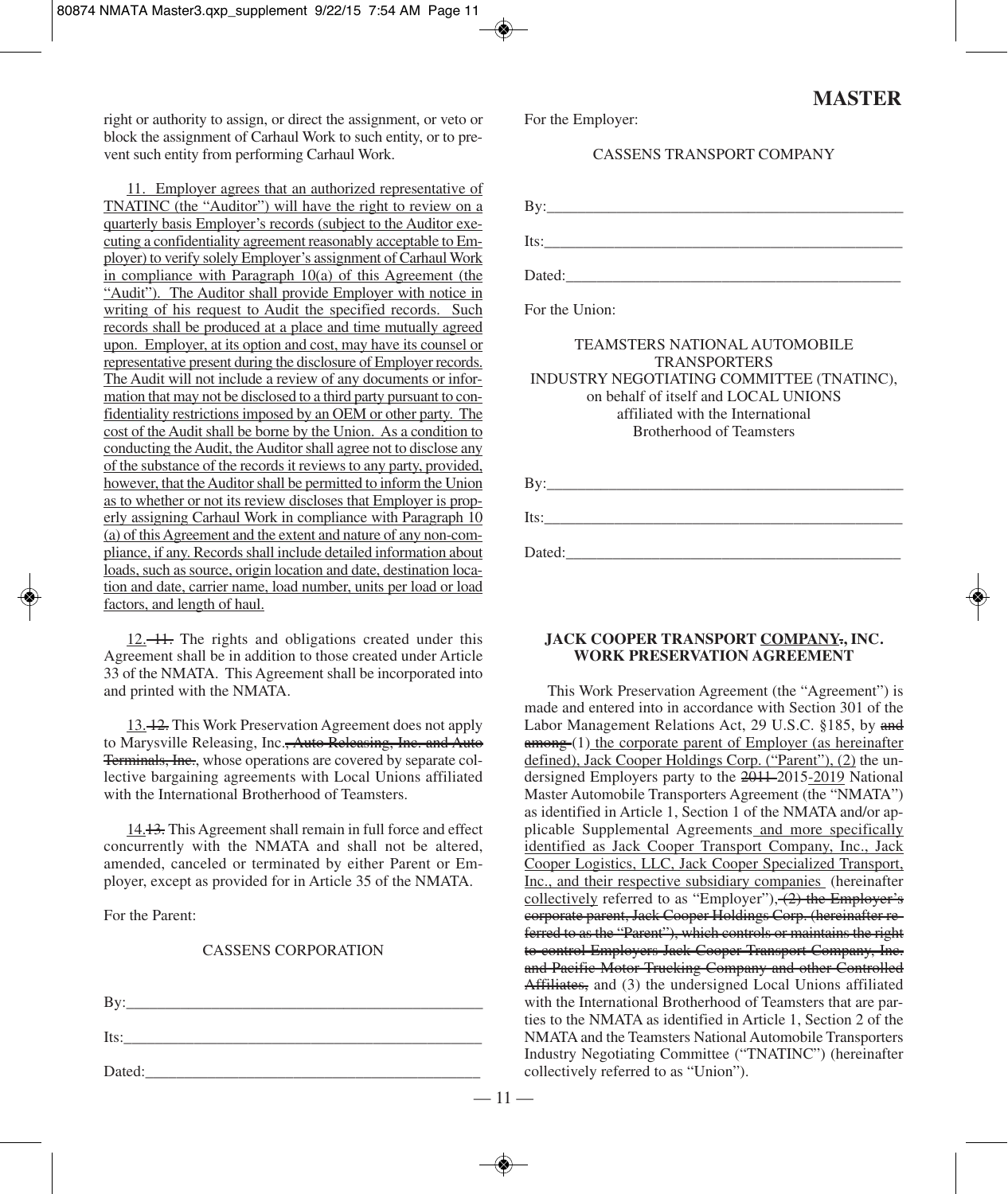1. The Union, Parent and Employer enter into this Work Preservation Agreement for the purpose of protecting and preserving Carhaul Work (as hereinafter defined) for the Employer's bargaining unit employees, eliminating contracting and double breasting practices under which Parent or Employer permit persons other than Employer's bargaining unit employees to perform Carhaul Work, and preventing any scheme or subterfuge to avoid the protection and preservation of Carhaul Work under this Agreement.

2. Parent and Employer agrees that they it shall not undertake to, nor permit any Controlled Affiliate (as hereinafter defined-including freight broker companies) to, subcontract, transfer, lease, divert, contract, assign or convey, in full or in part, any Carhaul Work to any Controlled Affiliate, plant, business, person or non-unit employees other than Employer, or to any other mode of operation, except as explicitly and specifically provided for and permitted in the NMATA and/or applicable Supplemental Agreements.

3. Parent and Employer agrees that they it shall not permit any Controlled Affiliate other than Employer to perform any Carhaul Work and that no Carhaul Work shall be performed by any Controlled Affiliate other than Employer, except as permitted herein. In addition to the obligations of the Agreement, Parent and Employer agrees that Vehicle Processing and Distribution, Inc. ("VPD"), a Controlled Affiliate of Parent and Employer, shall not perform Carhaul Work, except in accordance with the provisions of this Agreement and the NMATA.

4. (a) Parent and Employer agrees that they it will not engage in any scheme, transaction, restructuring or reorganization that permits them it or any Controlled Affiliate either to evade the protection of Carhaul Work for Employer's bargaining unit employees under this Agreement or to perform or assign or to permit the performance or assignment of any Carhaul Work outside the terms and conditions of this Agreement, the NMATA and applicable Supplemental Agreements, except as permitted herein.

(b) Parent and/or Employer may acquire and operate an entity not currently covered by the NMATA that performs Carhaul Work-subject to terms and conditions that are acceptable to TNATINC. The-Parent and/or Employer shall give written notification to the Union within fifteen (15) working days of the effective date of any acquisition (i.e. majority interest) by the Parent and/or Employer of any entity engaged in Carhaul Work as defined in Paragraph 10 (a) of this Work Preservation Agreement. If the drivers (whether employees or owner-operators), yard workers, or mechanics (but not any other employees or persons) in the acquired bargaining unit (the "Target Workers") are non-union, then Parent and Employer shall adopt a position of neutrality in the event the Union seeks to represent the Target Workers (but not with respect to any other employees or persons) performing Carhaul Work in the acquired bargaining unit. Neither Parent and Employer not the Union will engage in any communications or other conduct that is a derogatory or demeaning nature about the other party or labor organizations or management generally. Parent and Employer will not engage in any communications or conduct that expresses opposition to unionization of the aforementioned bargaining unit Target Workers. Employer will recognize the Union as the exclusive bargaining representative of the aforementioned bargaining unit Target Workers only upon a showing that a majority of such Target Workers in an appropriate bargaining unit have expressed their desire to be represented by the Union. Demonstration of majority support within an appropriate bargaining unit shall be made by the presentation of authorization cards signed by each Target Worker requesting that the Union represent the drivers in collective bargaining. An agreed-upon mutual third party will be selected by the parties to review the authorization cards submitted by the Union, and the third party will compare the signed cars against the list of eligible Target Workers in the bargaining unit. If it is determined that the Union has achieved majority status following the Union authorization card check, then Parent and Employer will recognize the Union as the exclusive bargaining representative of the Target Workers in the bargaining unit.

(c) Upon request, Parent and Employer will meet promptly with the TNATINC to negotiate in good faith to reach a new collective bargaining agreement for the newly approved bargaining unit. In consideration for Parent's and Employer's position of neutrality and in connection with the negotiation of a collective bargaining agreement for the newly approved bargaining unit, the Union: (i) agrees that it shall not seek wages, benefits, or other terms and conditions of employment that are less favorable to Parent or Employer as compared to any other employer with a collective bargaining agreement with the Union covering Carhaul Work; and (ii) acknowledges that the collective bargaining agreement for the newly approved bargaining unit shall include terms for the utilization of equipment and traffic between the Parent, Employer and the newly recognized bargaining unit, provided that such terms shall not be less favorable than provided for in the NMATA and applicable to signatories of the NMATA.

5. Parent, Employer and Union waive any and all rights to assert that this Agreement or Article 33 of the NMATA violates any law or legal principle. Neither party will bring any legal challenge or action of any form concerning the validity of this Agreement or Article 33 of the NMATA, nor permit any Controlled Affiliate to bring any such legal action, nor voluntarily provide any support to any person or entity that brings any such legal action; provided, however, that nothing in this paragraph 5 shall be construed to prohibit Union, Parent, Employer or any Controlled Affiliate from responding to a properly issued subpoena or similar legal process.

6. In the event that any provision of this Agreement or Article 33 of the NMATA is voided, invalidated or enjoined by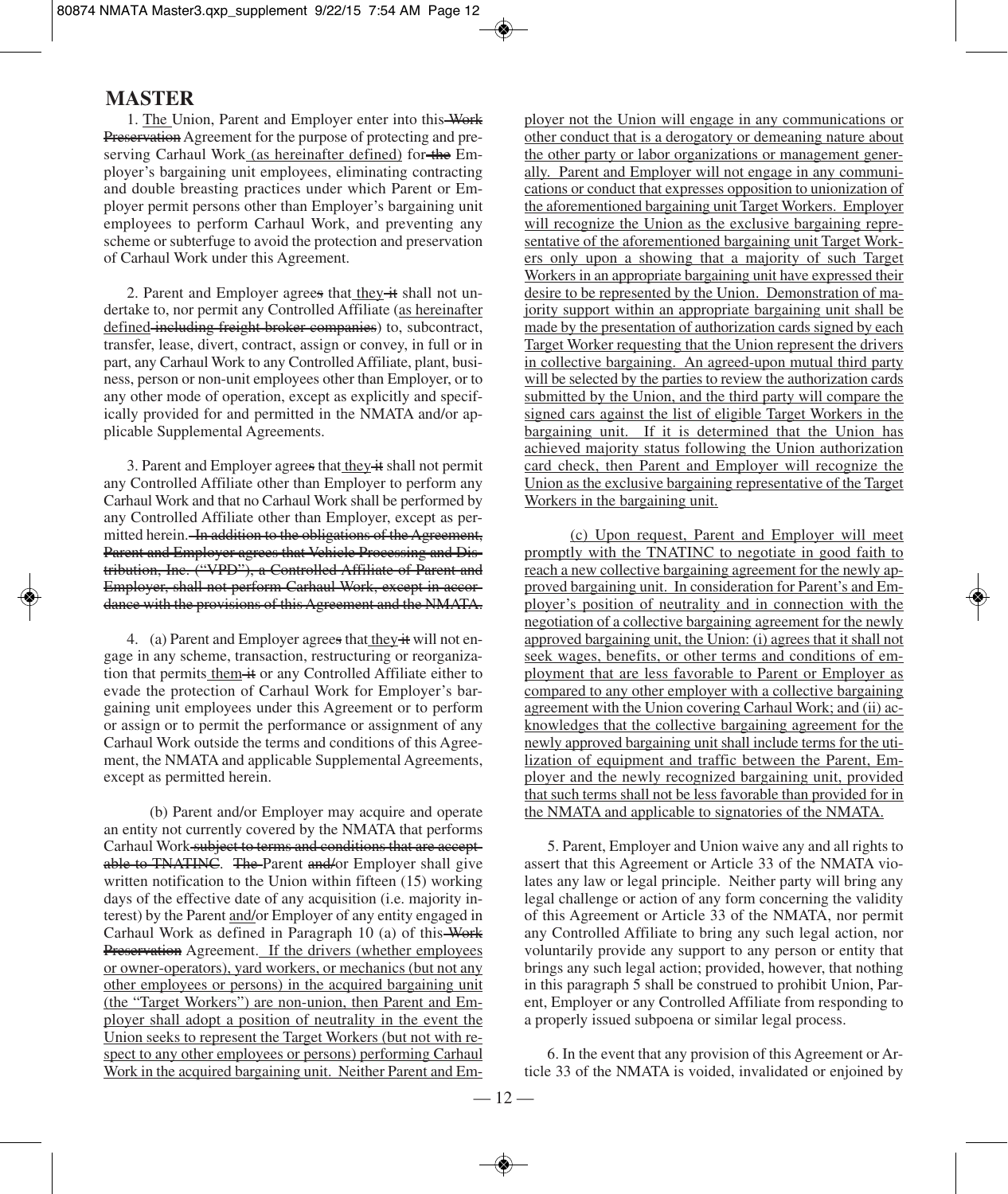a final decision of any court or government agency, then (a) the parties intend and agree that this Agreement shall be construed to provide the Union and the Employer's bargaining unit employees with the broadest permissible work preservation protection against subcontracting and double breasting practices consistent with governing law, and (b) the Union and Employer shall each have the option to reopen collective bargaining negotiations over the NMATA, any Supplemental Agreement and/or this Agreement, in whole or in part, notwithstanding the duration clause contained in Article 35 of the NMATA.

7. All grievances or disputes concerning the interpretation or application of this Agreement shall be resolved in final and binding arbitration before the Board of Arbitration established in Article 33, Section 3 of the NMATA and pursuant to the procedure described in Article 33, Section 3 of the NMATA.

8. In the event Union submits a grievance involving Parent or Employer under the expedited arbitration procedure established in Article 33, Section 3, Parent, Employer and the Union shall provide all information, documents or materials in accordance with the procedure set forth in Article 33, Section 4 of the NMATA. that are relevant in any way to the Union's grievance within fifteen (15) days of the receipt of any written request for such information, documents or materials by the Union, Parent or Employer. If, and to the extent that, the Parent, Employer or the Union fails or refuses to comply with this request for information, for any reason, the Parent, Employer or the Union may request a subpoena duces tecum from the majority of the Board of Arbitration requiring that the information be produced by the Parent, Employer or the Union or any other entity or person. If, and to the extent that the subpoenaed party fails or refuses to comply with a subpoena issued by the majority of the Board of Arbitration, the Union or the Parent or Employer may seek enforcement of the subpoena in federal court pursuant to Section 301 of the Labor-Management Relations Act of 1947, as amended. If, and to the extent Parent, Employer or Union fails to comply with this provision for any reason, the Union, Parent or Employer may argue that the Board of Arbitration should draw an adverse inference against Parent, Employer or Union concerning the subject matter of the information that Parent, Employer or Union has failed to provide to Union or Employer within fifteen (15) days.

9. The Parent's and Employer's obligations under this Agreement shall be binding upon its successors, administrators, executors and assigns. The Parent and Employer agree that the obligations of this Agreement shall be included in any agreement of sale, transfer or assignment of the business. In the event an entire operation or a portion thereof is sold, leased, transferred or taken over by sale, transfer, lease, assignment, receivership or bankruptcy proceedings, such operation shall continue to be subject to the terms and conditions

# **MASTER**

of this Agreement for the life thereof. Transactions covered by this provision include stock sales or exchanges, mergers, consolidation, or spin-offs or any other method by which business is transferred.

In the event the Parent or Employer fails to require the purchaser, the transferee or lessee to agree to assume the obligations of this Agreement, the Parent and Employer (including partners thereof) shall be liable to the Local Union and to the employees covered for all damages sustained as a result of such failure to require assumption of the terms of this Agreement, until its expiration date, but shall not be liable after the purchaser, the transferee or lessee has agreed to assume the obligations of this Agreement.

The Parent and Employer shall give notice of the existence of this Agreement to any purchaser, transferee, lessee, assignee or other entity involved in the sale, merger, consolidation, acquisition, transfer, spin-off, lease, or other transaction by which the operations covered by this Agreement may be transferred.

Such notice shall be in writing, with a copy to the Union, at the time the seller, transferor or lessor makes the purchase and sale negotiation known to the public or executes a contract or transaction as herein described, whichever first occurs. The Union shall also be advised of the exact nature of the transaction, not including financial details.

This section shall not impose any independent obligations under the NMATA, its supplements or this Agreement on any holding company that owns or controls Parent.

10. The following definitions shall apply to certain of the capitalized terms in this Agreement:

a. *Carhaul Work*. The term "Carhaul Work" means and includes any and all present work and future work opportunities of the kind, nature and type currently, historically or traditionally performed by the Employer's bargaining unit employees in connection with the over-the-road transportation of motor vehicles, including without limitation the transportation of motor vehicles to or from automobile dealers, manufacturers, plants, railheads, ports or staging yards; associated loading and unloading work; associated shuttle work and releasing work; associated maintenance work and yard work; and any other work of the type performed by any employee classification covered by the NMATA and/or applicable Supplemental Agreements. The parties agree and confirm that "Carhaul Work" is not limited to the specific work assignments presently, historically and hereafter performed by the Employer's bargaining unit employees but also includes any and all future work opportunities that are identical or similar in nature to such work and that the Employer's bargaining unit employees have the necessary skills and ability to perform.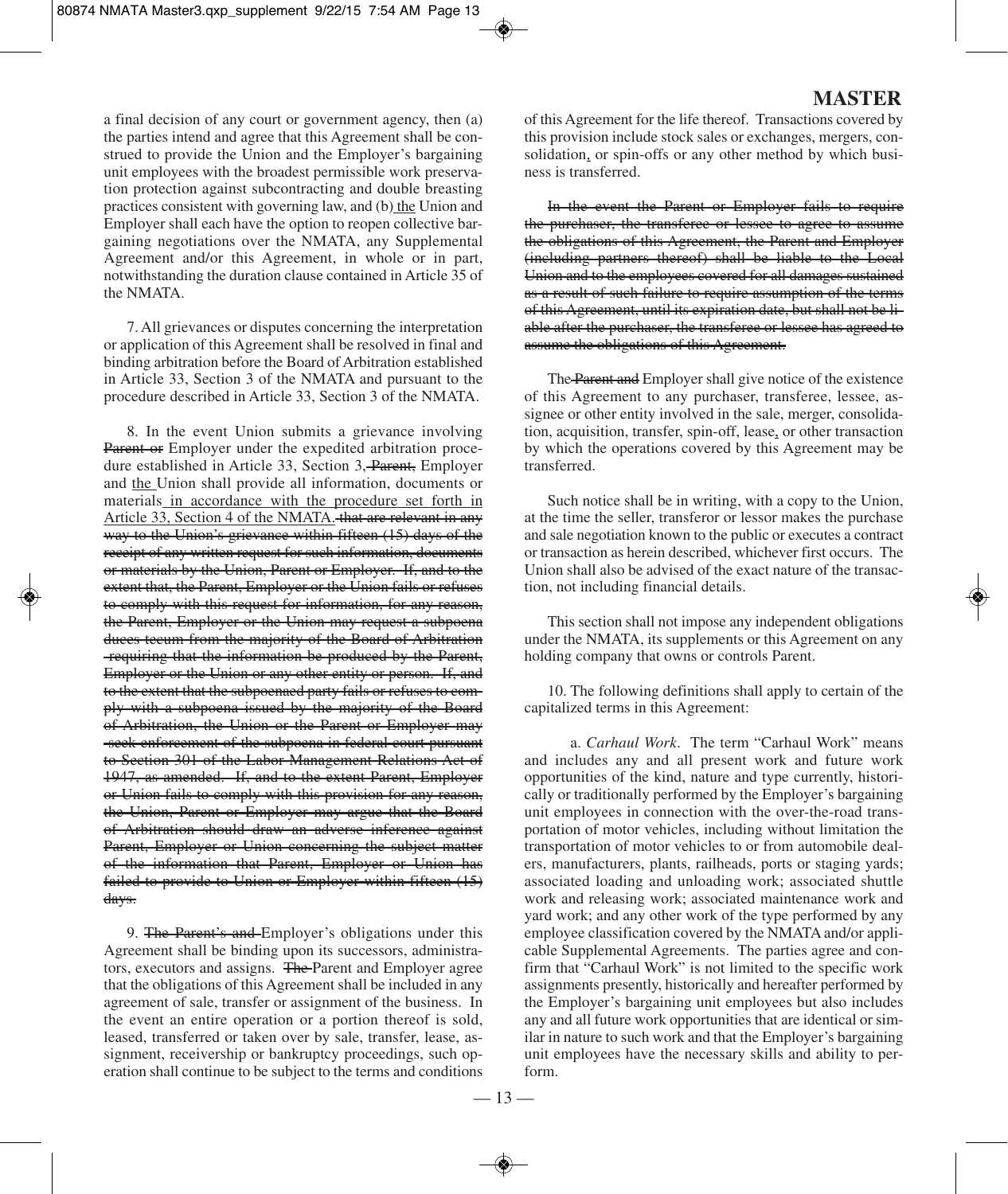(i) It is recognized that "Carhaul Work" under this Agreement includes the brokerage of vehicles tendered by an original equipment manufacturer ("OEM") not subject to a transportation contract between a signatory to the NMATA and the OEM. It is agreed, however, that it shall not be a violation of this Agreement or the NMATA for Employer or a Controlled Affiliate to engage in brokerage of such OEM vehicles to non-NMATA bargaining unit operations once such Carhaul Work has been offered and rejected by Employers with operational capacity that are signatories to the NMATA.

(ii) It is agreed that it shall not be a violation of this Agreement or the NMATA for Employer or a Controlled Affiliate to engage in used car transportation or brokerage of used car transportation after compliance with used car and/or filler load terms and conditions of the Supplemental or Local Rider Agreements.

b. *Controlled Affiliate*. Any person or entity shall be deemed to be a "Controlled Affiliate" of Parent and/or Employer if Parent or Employer, whether directly or indirectly, through common ownership or common management owns a majority ownership or majority voting interest in such entity and (i) maintains the power, right, or authority to control, manage or direct such entity's day-to-day operations, or (ii) maintains the power, right, or authority to assign, or direct the assignment, or veto or block the assignment of Carhaul Work to such entity, or to prevent such entity from performing Carhaul Work.

11. Employer agrees that an authorized representative of TNATINC (the "Auditor") will have the right to review on a quarterly basis Employer's records (subject to the Auditor executing a confidentiality agreement reasonably acceptable to Employer) to verify solely Employer's assignment of Carhaul Work in compliance with Paragraph 10(a) of this Agreement (the "Audit"). The Auditor shall provide Employer with notice in writing of his request to Audit the specified records. Such records shall be produced at a place and time mutually agreed upon. Employer, at its option and cost, may have its counsel or representative present during the disclosure of Employer records. The Audit will not include a review of any documents or information that may not be disclosed to a third party pursuant to confidentiality restrictions imposed by an OEM or other party. The cost of the Audit shall be borne by the Union. As a condition to conducting the Audit, the Auditor shall agree not to disclose any of the substance of the records it reviews to any party, provided, however, that the Auditor shall be permitted to inform the Union as to whether or not its review discloses that Employer is properly assigning Carhaul Work in compliance with Paragraph 10 (a) of this Agreement and the extent and nature of any non-compliance, if any. Records shall include detailed information about loads, such as source, origin location and date, destination location and date, carrier name, load number, units per load or load factors, and length of haul.

12. 11. The rights and obligations created under this Agreement shall be in addition to those created under Article 33 of the NMATA. This Agreement shall be incorporated into and printed with the NMATA.

13. 12. This Agreement shall remain in full force and effect concurrently with the NMATA and shall not be altered, amended, canceled or terminated by Parent or Employer, except as provided for in Article 35 of the NMATA.

For the Parent:

#### JACK COOPER HOLDINGS CORP.

| By:                                                                                                                                                                                                                            |  |
|--------------------------------------------------------------------------------------------------------------------------------------------------------------------------------------------------------------------------------|--|
| Its: the contract of the contract of the contract of the contract of the contract of the contract of the contract of the contract of the contract of the contract of the contract of the contract of the contract of the contr |  |
| Dated: the contract of the contract of the contract of the contract of the contract of the contract of the contract of the contract of the contract of the contract of the contract of the contract of the contract of the con |  |
| For the Employers:                                                                                                                                                                                                             |  |

JACK COOPER TRANSPORT CO., INC.



Dated:\_\_\_\_\_\_\_\_\_\_\_\_\_\_\_\_\_\_\_\_\_\_\_\_\_\_\_\_\_\_\_\_\_\_\_\_\_\_\_\_\_\_\_

## JACK COOPER LOGISTICS, LLC PACIFIC MOTOR TRUCKING COMPANY

| Rv     |  |  |
|--------|--|--|
| Its:   |  |  |
| Dated: |  |  |

## JACK COOPER SPECIALIZED TRANSPORT, INC.

 $\mathbf{By:}$  $Its:\_$ 

Dated:\_\_\_\_\_\_\_\_\_\_\_\_\_\_\_\_\_\_\_\_\_\_\_\_\_\_\_\_\_\_\_\_\_\_\_\_\_\_\_\_\_\_\_

 $-14-$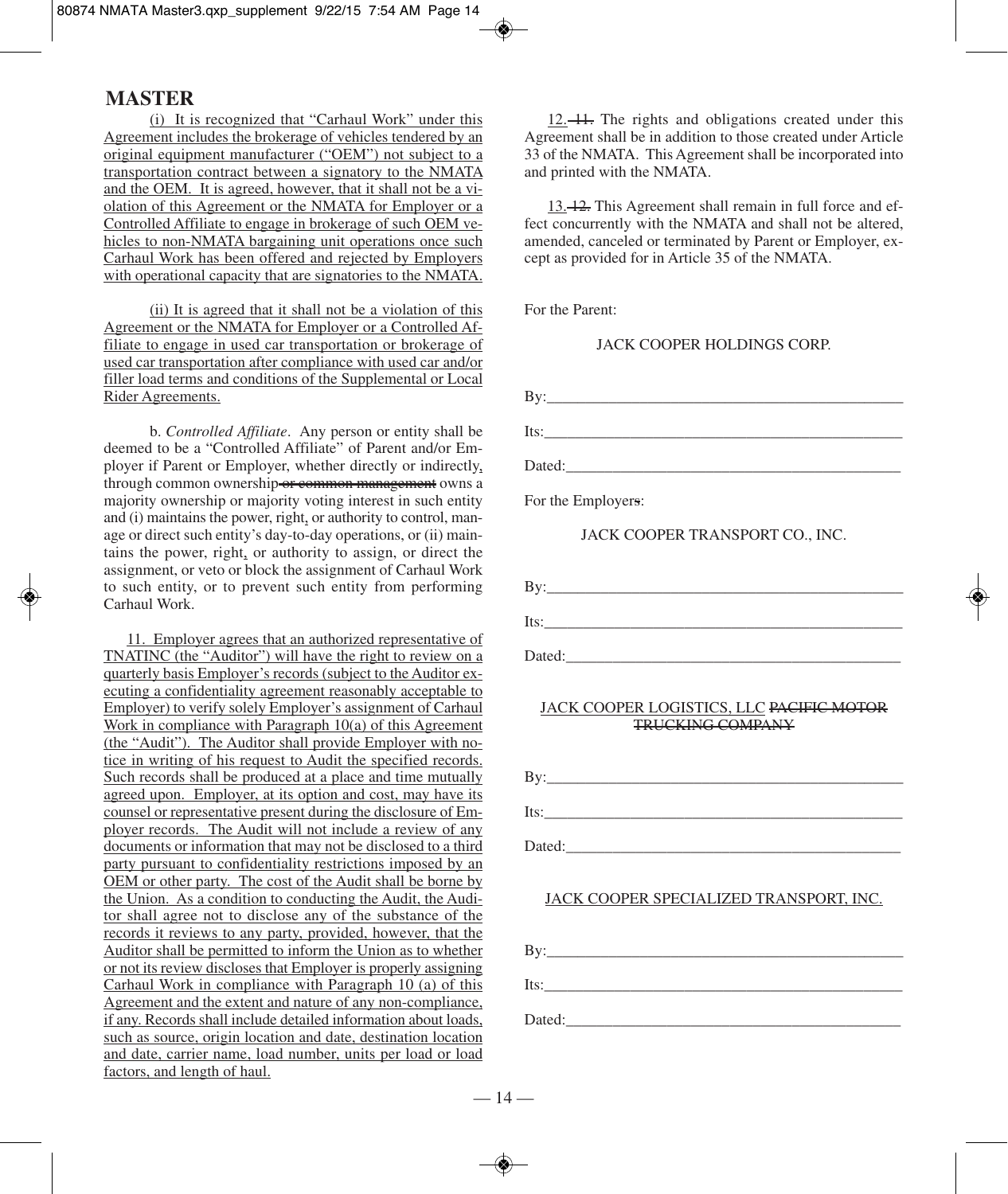For the Union:

## TEAMSTERS NATIONAL AUTOMOBILE TRANSPORTERS INDUSTRY NEGOTIATING COMMITTEE (TNATINC), on behalf of itself and LOCAL UNIONS affiliated with the International Brotherhood of Teamsters

By:\_\_\_\_\_\_\_\_\_\_\_\_\_\_\_\_\_\_\_\_\_\_\_\_\_\_\_\_\_\_\_\_\_\_\_\_\_\_\_\_\_\_\_\_\_\_

 $Its:\_$ 

Dated:\_\_\_\_\_\_\_\_\_\_\_\_\_\_\_\_\_\_\_\_\_\_\_\_\_\_\_\_\_\_\_\_\_\_\_\_\_\_\_\_\_\_\_

 $\bigcirc$